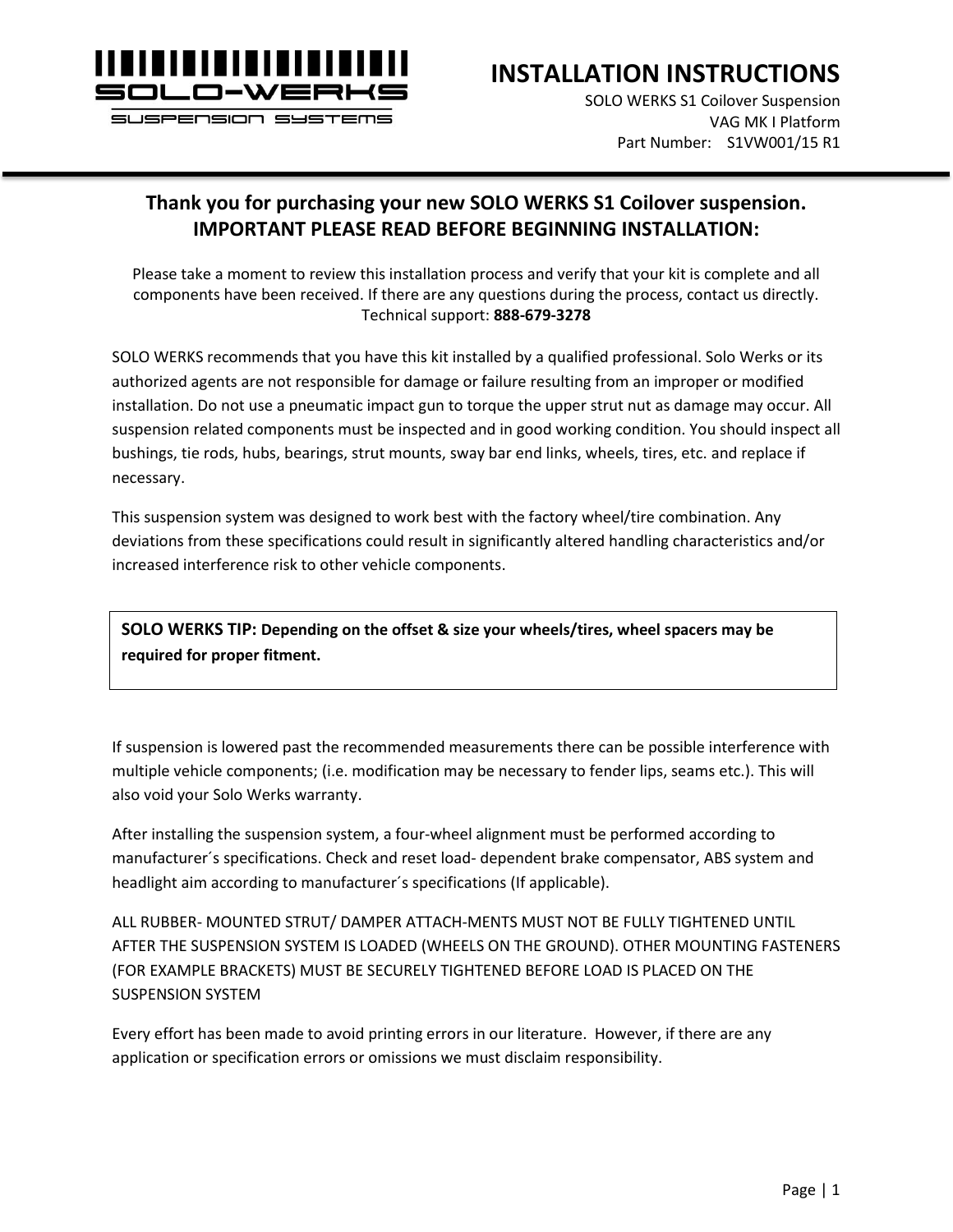

# **INSTALLATION INSTRUCTIONS**

SOLO WERKS S1 Coilover Suspension VAG MK I Platform Part Number: S1VW001/15 R1

### **Original Suspension Removal- Front:**

- 1. Refer to OEM recommendations for proper jacking of vehicle
- 2. Support Lower Control Arm/Spindle with floor jack
- 3. Remove any hoses/lines from original suspension strut mounts
- 4. Locate top of strut in engine bay and remove cap from upper strut mount
- 5. Remove upper strut nut.
	- a. NOTE: It may be necessary to hold the damper shaft with allen wrench to keep from spinning.
- 6. Disconnect Sway bar endlink from lower control arm
- 7. Remove Lower retaining Bolts/Nuts from spindle (Caution: strut will now be free from vehicle)
	- a. Ensure that the lower control arm is still supported as to not stretch any brake hoses or lines
- 8. Remove strut assembly

**NOTE:** If you are using your existing upper strut mount and bearing (Fig 1 #4) you must remove these items from the strut assembly. These items are under extreme pressure from the front spring and must be removed using an appropriate spring compressor to relieve the pressure. Follow the directions given by the manufacturer of the Spring Compressor to safely remove the spring and disassemble the Strut Assembly.

**SOLO WERKS TIP:** *As the strut mounts and bearings are a consumable/wear item and are a known fail point on this chassis Solo Werks recommends replacing with new OEM mounts and new OEM Bearings and leaving your original suspension as an assembly. These parts are available from your Solo Werks Dealer or your local VW/Audi parts dealer.*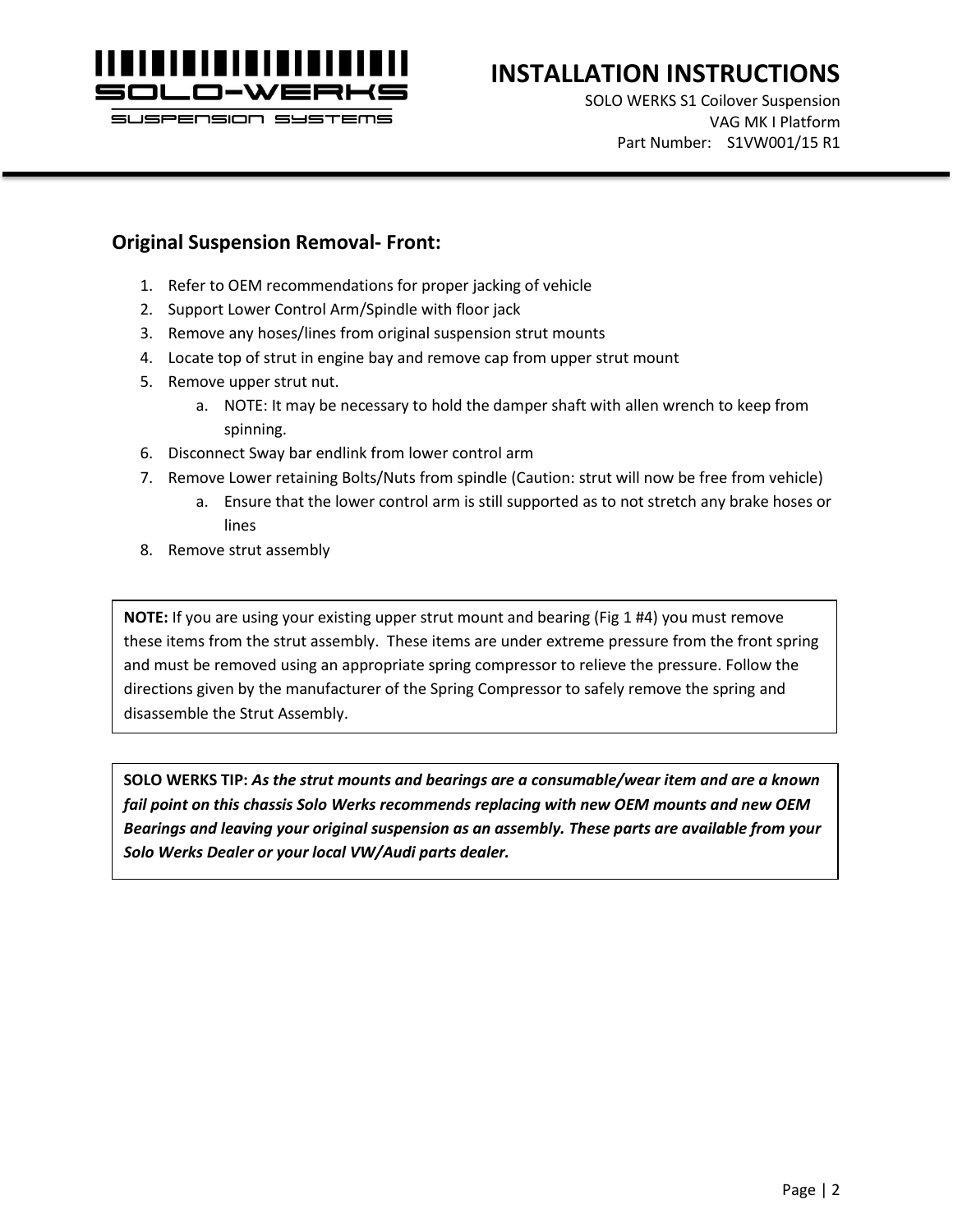

SOLO WERKS S1 Coilover Suspension VAG MK I Platform Part Number: S1VW001/15 R1

# **Solo Werks Coilover Pre-Assembly – Priming the Dampers**



**SOLO WERKS TIP:** *As the suspension is shipped and stored in a horizontal position, it is advisable*  to exercise or Prime the shock absorber before you install them to ensure that the internal *contents are in the correct chambers. Therefore, we advise that before you assemble the front coilover shock absorber, take a moment to purge the shock absorber.* 

*To do this, one side at a time remove the following from one of the front Coilover Assemblies (if equipped):*

- *Two Upper fasteners (lock nut and securing nut)*
- *Upper Spring Perch*
- *Main Spring*
- *Spring Isolator*
- *Helper Spring*

*You will then be left with the coilover strut with the bumpstop and vent disc on the shaft. Pull the bumpstop up to the top of the chrome shock shaft, just before the threaded portion.* 

*With the shock upright (as it would be installed in the vehicle) compress the shock shaft until the bump stop touches the shock housing, and then pull to extend the shock shaft back to full extension.*

 *Repeat 3-5 time minimums. You will notice the shock forces getting progressively harder each time. Once they feel consistent each way, you are ready to install.*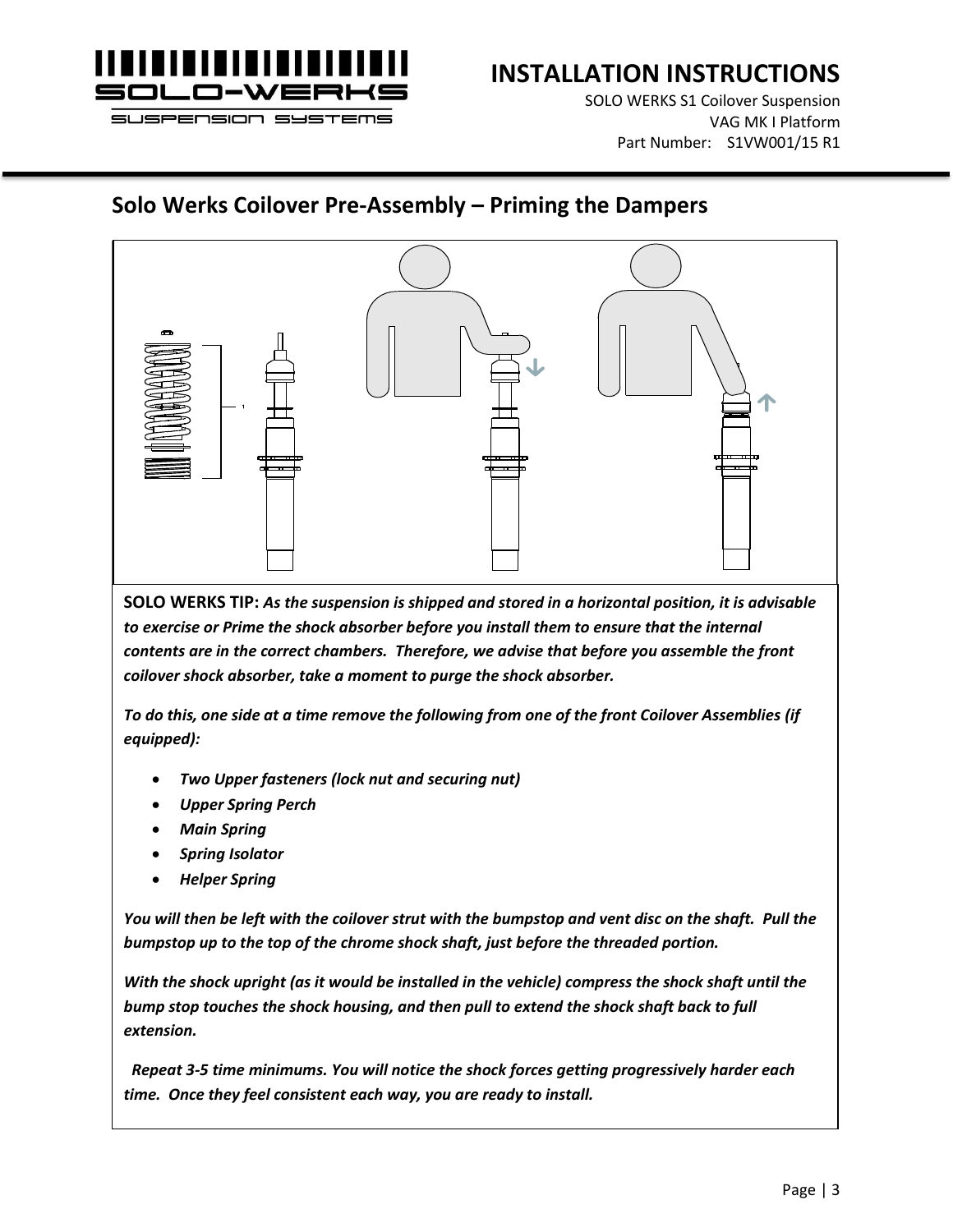

# **INSTALLATION INSTRUCTIONS**

SOLO WERKS S1 Coilover Suspension VAG MK I Platform Part Number: S1VW001/15 R1

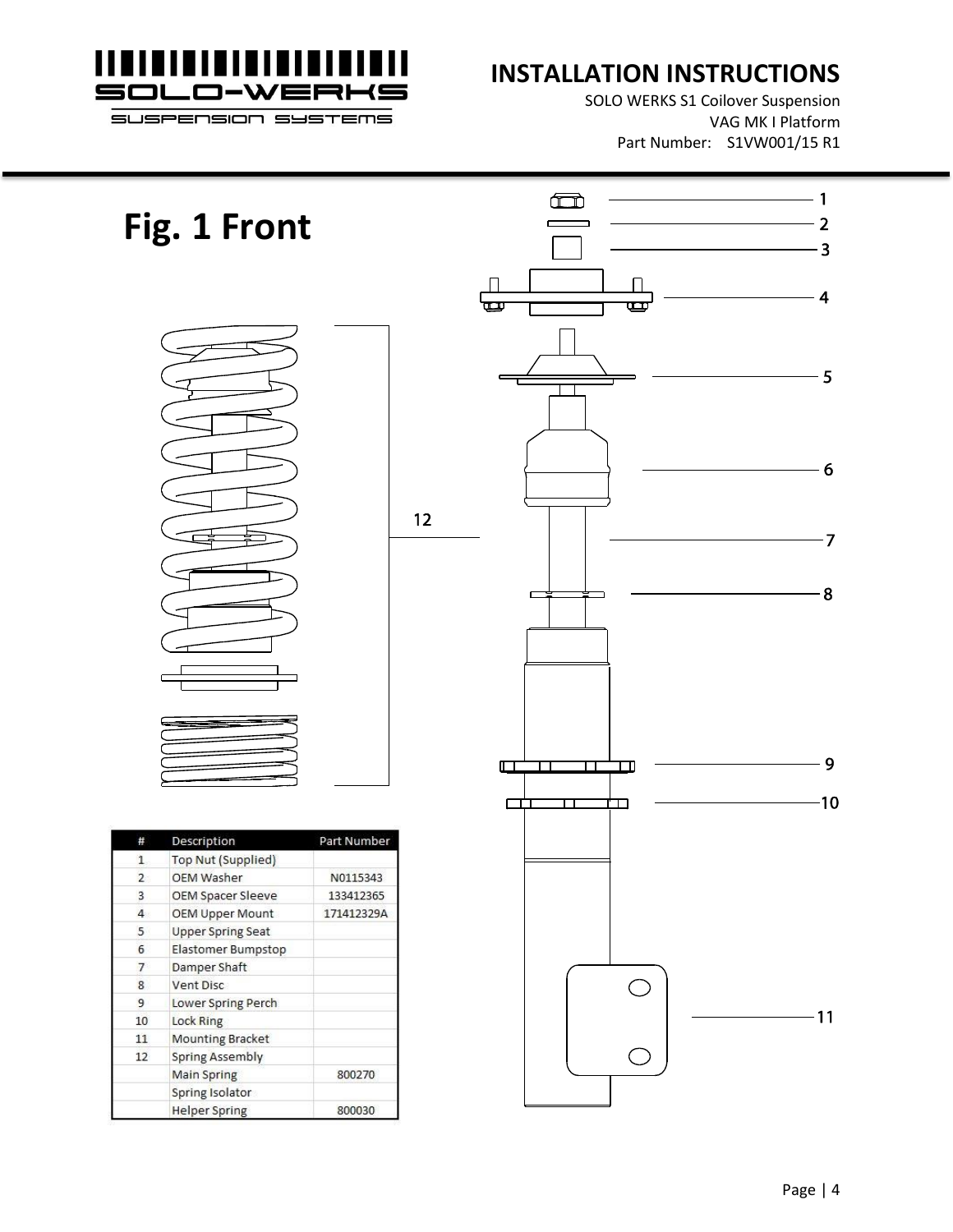

SOLO WERKS S1 Coilover Suspension VAG MK I Platform Part Number: S1VW001/15 R1

| Fig. 2 Rear |                                            |             |    | 2<br>3<br>Œ<br>4<br>5<br>$6\overline{6}$<br>$\overline{7}$ |
|-------------|--------------------------------------------|-------------|----|------------------------------------------------------------|
|             |                                            |             | 14 | $\overline{\mathbf{8}}$<br>$\cdot$ 9                       |
|             |                                            |             |    |                                                            |
|             |                                            |             |    | -10                                                        |
|             | Description<br>#                           | Part Number |    | 11<br>$\Box$<br>────────<br>$-12$<br>$\Box$<br>Ш           |
|             | <b>Top Nut (Supplied)</b><br>$\mathbf{1}$  |             |    |                                                            |
|             | <b>OEM Washer (Disc)</b><br>$\overline{2}$ | 171512337   |    |                                                            |
|             | 3<br><b>Upper Bearing Ring</b>             | 171512335   |    |                                                            |
|             | OEM Hex Nut<br>$\overline{4}$              | N0110115    |    |                                                            |
|             | 5<br><b>OEM Spacer Sleeve</b>              | 171512117   |    |                                                            |
|             | $6\phantom{a}$<br>Lower Bearing Ring       | 171512333   |    |                                                            |
|             | $\overline{7}$<br><b>Upper Spring Seat</b> |             |    |                                                            |
|             | Elastomer Bumpstop<br>$\bf{8}$             |             |    |                                                            |
|             | 9<br>Damper Shaft                          |             |    |                                                            |
|             | Vent Disc<br>10                            |             |    |                                                            |
|             | Lower Spring Perch<br>11                   |             |    |                                                            |
|             | Lock Ring<br>12                            |             |    |                                                            |
|             | Lower shock Mount<br>13                    |             |    |                                                            |
|             | 14 <sup>°</sup><br><b>Spring Assembly</b>  |             |    | $-13$                                                      |
|             | <b>Main Spring</b>                         | 800590      |    |                                                            |
|             | Spring Isolator                            |             |    |                                                            |
|             | <b>Helper Spring</b>                       | 800030      |    |                                                            |
|             |                                            |             |    |                                                            |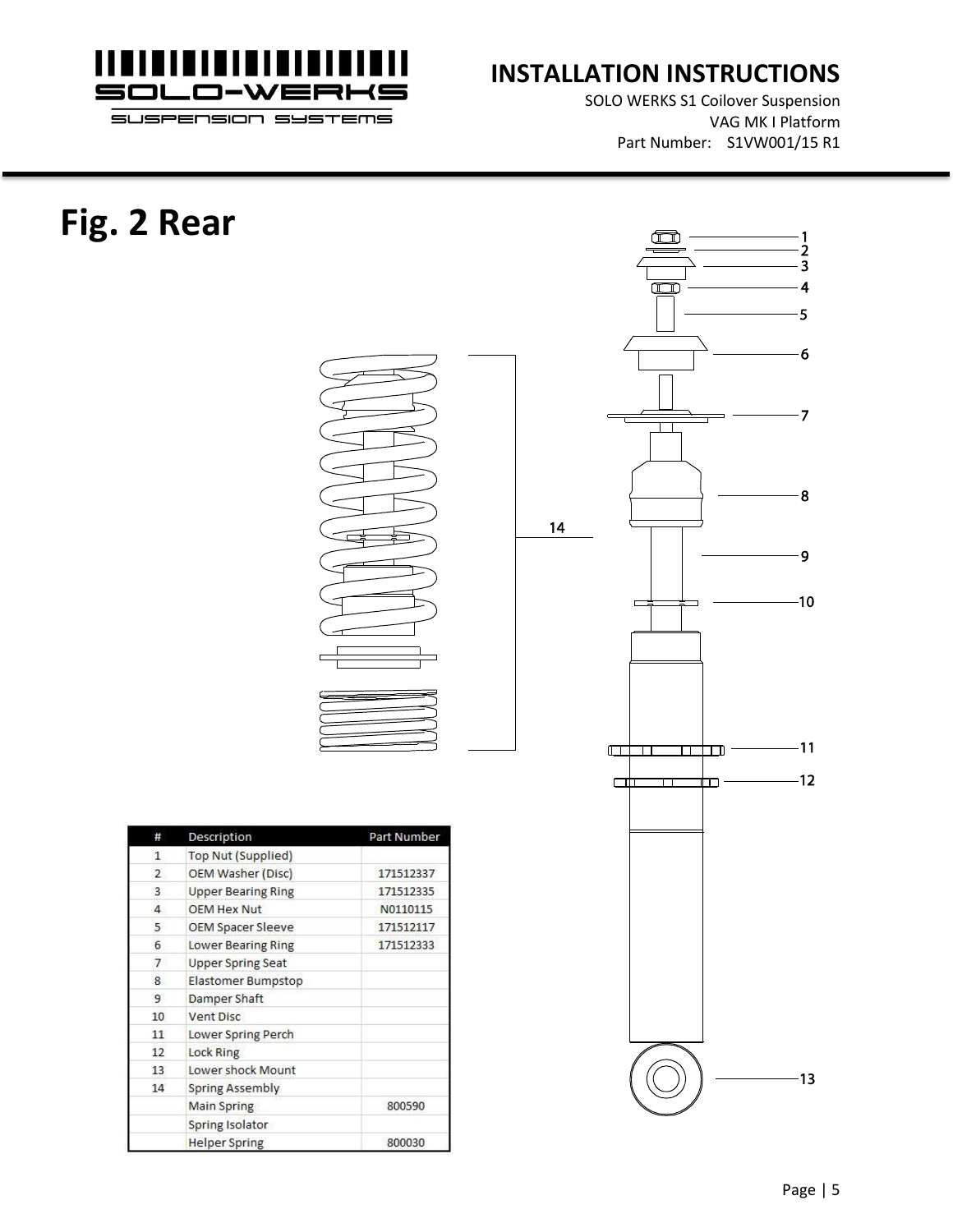

# **INSTALLATION INSTRUCTIONS**

SOLO WERKS S1 Coilover Suspension VAG MK I Platform Part Number: S1VW001/15 R1

### **Solo Werks Coilover Assembly and Installation – Front:**

- *1. Work in the OEM Upper Bearings - Rotate the bearing a few times to break it in*
	- *a. We have found that brand new or even existing bearings can get stuck as they have a very limited rotation when installed*
	- *b. If they are stuck or too hard to move, they will not allow the assembly to rotate as it should and will create a spring bind that will produce a "boing" or "clang" sound of the springs recoiling*

Assemble the coilover assembly with the OEM Strut Mount and bearing using the provided hardware as in the diagram Fig.1

- a. Top nut should be torqued to 44 ft.-lbs. (Fig. 1 #4)
- b. Once assembled, we recommend starting the main perch at 25mm (1") of thread remaining below the main perch/spring seat using the included spanner wrench – actual vehicle height will be set later in the process. (Fig.1 # 9&10)

NOTE: Use of an anti-corrosion spray such as the Boeshield T-9 on the threads & main perch/spring seat at this point (Fig.1 # 9&10) can make the adjustment process much easier and will add an extra layer of protection. Boeshield T-9 is available from your Solo Werks dealer.

- 2. Insert strut assembly into vehicle
	- a. Reinstall upper strut mount nuts (Hand tight) but do not torque at this time. (Fig.1 #1)
- 3. Replace lower spindle bolts through spindle housing (Fig.1 #11)
	- a. Insert strut assembly into Spindle housing and torque camber adjustment bolts to proper spec.
		- i.  $19$ mm nut = 59 ft.-lbs.
		- ii. 18mm nut = 70 ft.-lbs.
- 4. Reattach sway bar endlinks
- 5. Repeat procedure on the other side.
- 6. Once vehicle is placed back on the ground under its own weight, Torque upper strut mount nut to 44 ft.-lbs.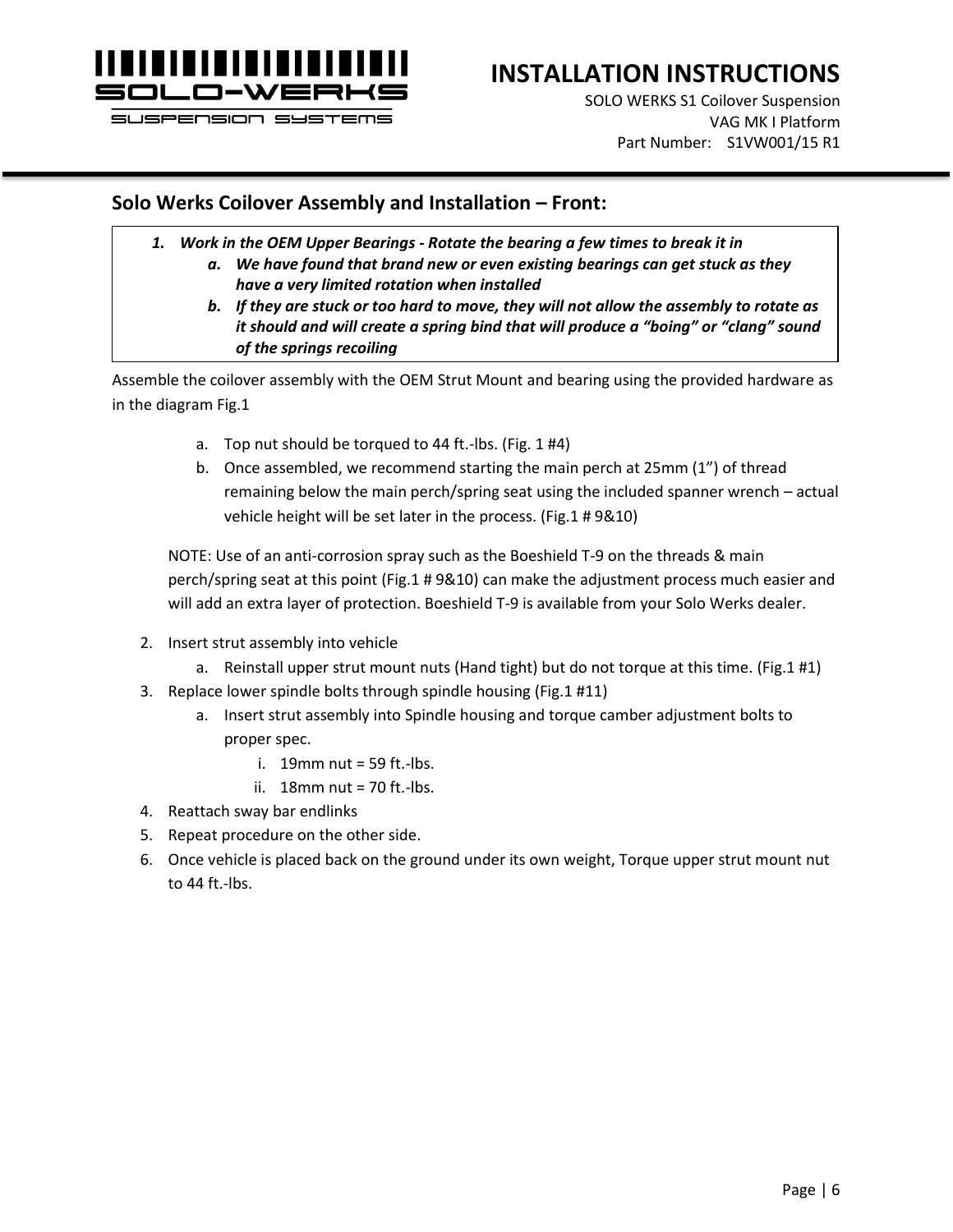

SOLO WERKS S1 Coilover Suspension VAG MK I Platform Part Number: S1VW001/15 R1

## **Original Suspension Removal- Rear:**

**SOLO WORKS TIP:** *It is necessary to access the upper rear strut mount via the trunk. Some trim panels may need to be removed to accomplish this.*

- 1. While Supporting lower control arm in the compressed position (loaded as if it is on the ground)
- 2. Remove the strut top cap from upper strut mount and undo the upper securing nut.
	- a. You can now remove the oem disc washer and upper bearing ring.
- 3. Remove the lower strut mount bolt and lower the control down and out of the way
	- a. Caution: OEM strut will now be free from vehicle
- 4. Remove OEM strut from vehicle
- 5. Using a properly rated strut compressor you can now remove the lower bearing ring to complete the disassembly. (Fig.2 #4,5,6)

## **Solo Werks Coilover Assembly and Installation – Rear:**

**SOLO WORKS TIP:** *Just like the front struts, it is advisable to Prime the rear shocks as well. To purge the rear shocks: Refer to procedure on page 3.*

In the vertical position (as it would be installed in the vehicle):

- 1. Extend the shock rod to its full extent
- 2. Compress until 1" of the chrome shock rod is visible outside of the shock housing
- 3. Repeat 3-5 times or until the strokes feel consistent.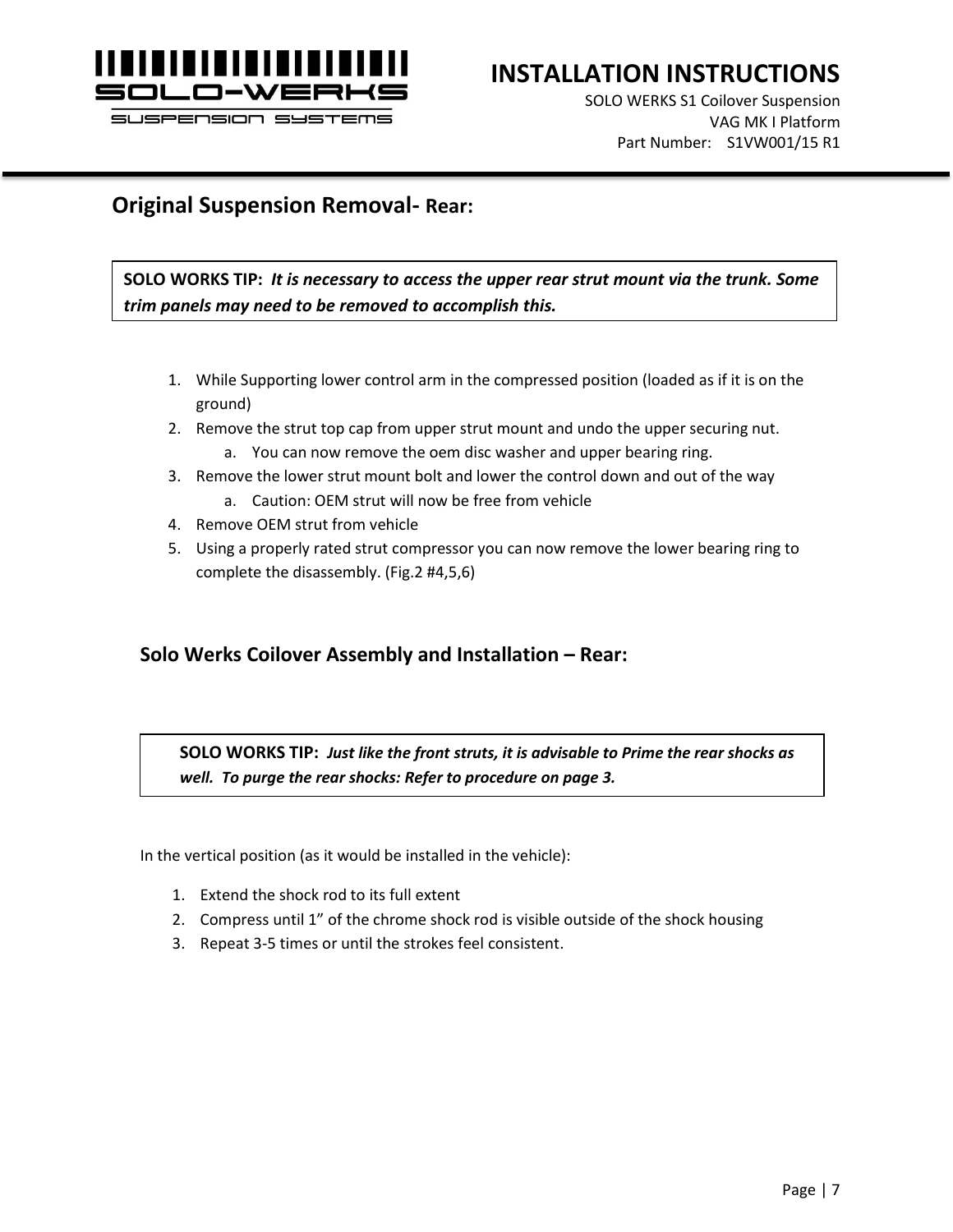

# **INSTALLATION INSTRUCTIONS**

SOLO WERKS S1 Coilover Suspension VAG MK I Platform Part Number: S1VW001/15 R1

### **Solo Werks Coilover Assembly and Installation – Rear cont.**

- 1. Before installation of Solo-Werks coilover take care to clean any mounting surfaces so they are free of any dirt or debris.
- 2. Assemble coilover per diagram (Fig. 2 Rear) (DO NOT INSTALL Fig.2 #(1,2&3) AT THIS TIME)
	- a. Strut top cover nut  $= 11$  ft.-lbs.
	- b. Strut spacer retaining nut = 11 ft.-lbs.
- 3. Place top of strut into chassis and install OEM disc washer and upper bearing ring. (fig.2 # 2&3)
- 4. Tighten and torque second retaining nut. Fig.2 #1
	- a. Replace rear strut top cap
- 5. Replace lower strut mount bolt but do not tighten until all weight is on vehicle.
	- a. Torque lower strut mount bolt to 52 ft.-lbs.
- 6. Make final inspection, inspect all hardware is tight and torqued to proper values.
- 7. Adjust ride height.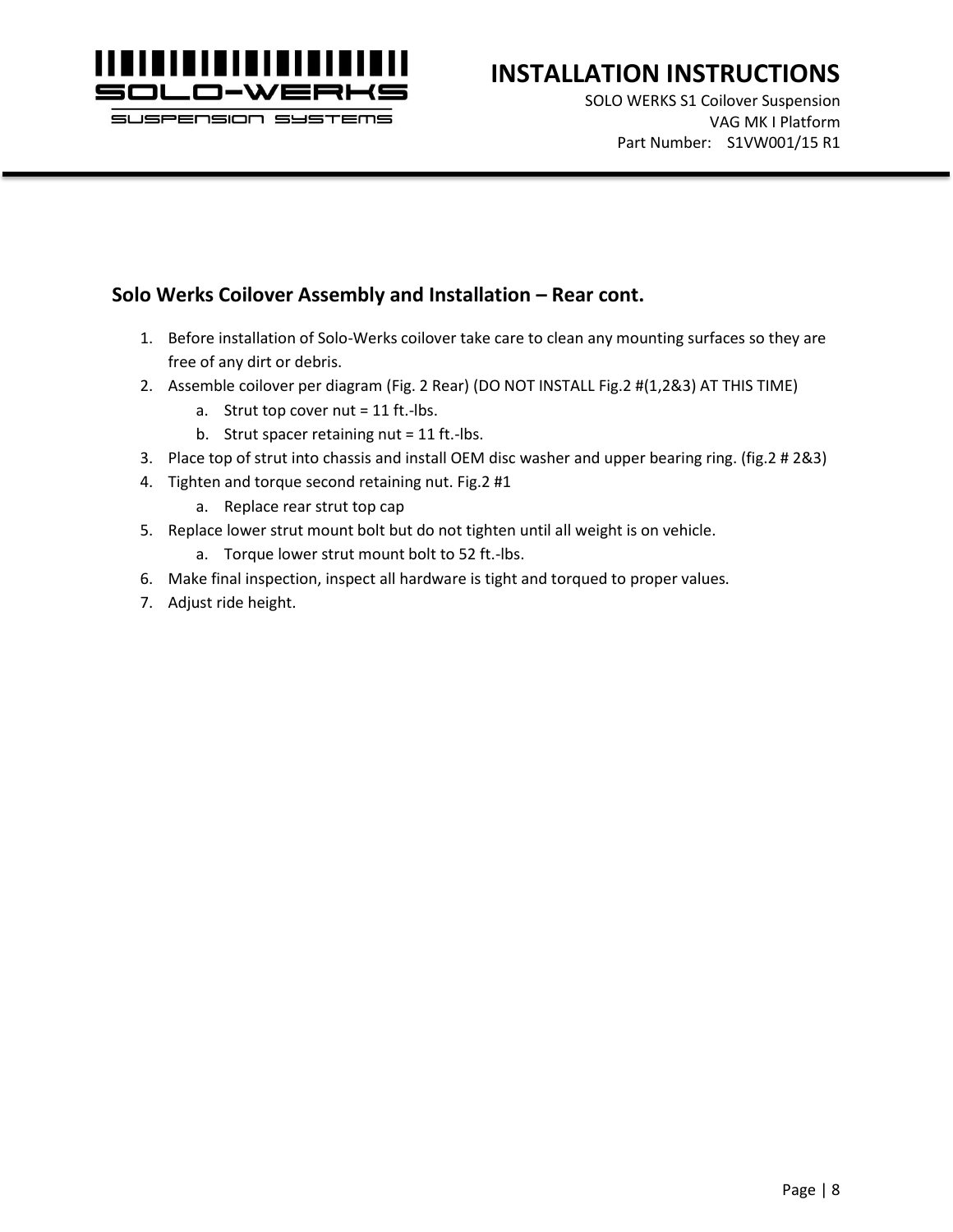

SOLO WERKS S1 Coilover Suspension VAG MK I Platform Part Number: S1VW001/15 R1

# **Solo Werks Coilover Final Details – Heights & Working Ranges**



|                   |      | Lowering Range |      |           |      |  |
|-------------------|------|----------------|------|-----------|------|--|
|                   |      | in mm          |      | in inches |      |  |
| Model             | Year | Front          | Rear | Front     | Rear |  |
| Rabbit/Golf/Jetta |      | 111/4"         | 315  | 12 3/8"   | 360  |  |
| Scirocco I + II   |      | 111/4"         | 315  | 12 3/8"   | 360  |  |
| Caddy Pickup      |      | 111/4"         | 315  | 12 3/8"   | 360  |  |
| Cabriolet         |      | 111/4"         | 315  | 12 3/8"   | 360  |  |

| <b>Front Measurement</b> |            |              |             |               |        |          |  |
|--------------------------|------------|--------------|-------------|---------------|--------|----------|--|
| Date                     | Max low mm | Max low Inch | Max high mm | Max high Inch | OEM mm | OEM Inch |  |
| Solo Spec                | 285        | 111/4"       | 315         | 12 3/8"       | 360    | 14 1/8"  |  |
|                          |            |              |             |               |        |          |  |
| <b>Rear Measurement</b>  |            |              |             |               |        |          |  |
| Date                     | Max low mm | Max low Inch | Max high mm | Max high Inch | OEM mm | OEM Inch |  |
| Solo Spec                | 285        | 111/4"       | 315         | 12 3/8"       | 360    | 14 1/8"  |  |

• These measurements are in place to allow both front and rear dampers to operate properly and allow for ample shock travel.

- All measurements will be referenced from "center of wheel hub to bottom lip of fender" (see example figure "a")
- Using this system outside of this range can cause premature failure and is cause to void your manufacturer specified warranty.
- Helper springs are intended to keep preload on the main spring under full suspension extension, do not remove!